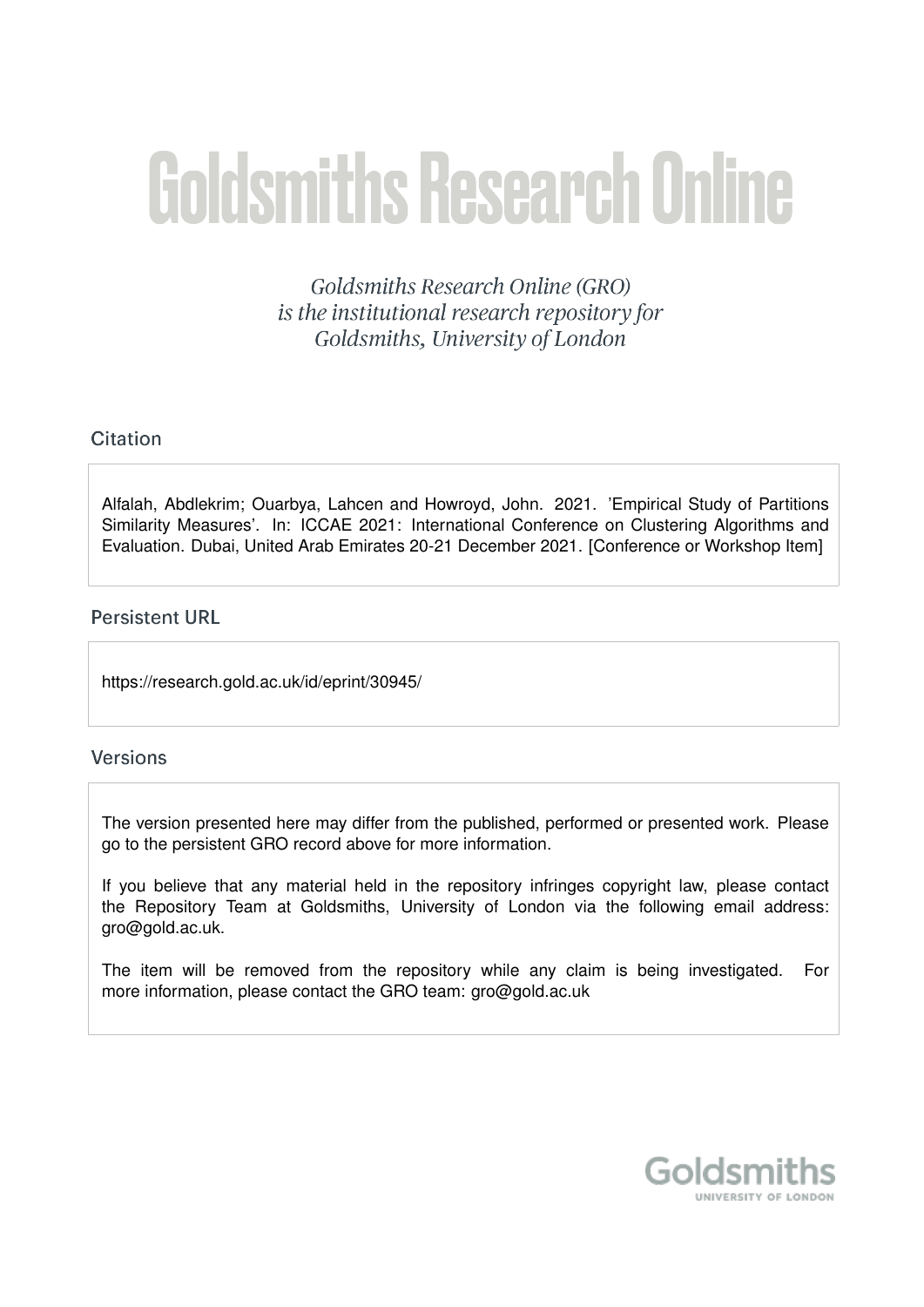# Empirical Study of Partitions Similarity Measures

Abdelkrim Alfalah, Lahcen Ouarbya and John Howroyd

*Abstract*—This paper compares four existing distances and similarity measures between partitions. The partition measures considered in this paper are the *Rand Index* (RI), the *Adjusted Rand Index* (ARI), the *Variation of Information* (VI) and finally, the *Normalised Variation of Information* (NVI). This work investigates the ability of these partition measures to capture three predefined intuitions: the variation within randomly generated partitions, the sensitivity to small perturbations and finally the independence from the dataset scale . It has been shown that the *Adjusted Rand Index* (ARI) performed well overall, regarding these three intuitions.

*Keywords*—Clustering, comparing partitions, similarity measure, partition distance, partition metric, similarity between partitions, clustering comparison

#### I. INTRODUCTION

A large number of clustering algorithms has been studied [1]. Many questions have arised as a result of this extensive research: how to compare the similarities between the large number of clustering algorithms has been studied [1]. Many questions have arised as a result of this exresulting partitions [2], [3], [4], [5], [6], [7], [8], [9], [10], how to validate the clustering results [11], how to combine different partitions to generate a better single partition [12], [13] and how to use a clustering similarity measure for feature selection in high dimensional datasets [14]. Having a distance or a similarity measure on the space of partitions is beneficial in answering such questions. In [15] Wagner et al. have proposed a sub-division of such similarity measures between partitions into three categories: in the first category, the measure is based on counting of pair of elements classified in the same way in both partitions, *Rand Index* (RI) similarity measure [16] is a prominent example from this category. In the second category, the measure is based on summation of set overlaps such as *Van Dongen-Measure* [15]. Finally, in the third category, the distance measure focuses on mutual information based on the concept of entropy in information theory, an example of this category is the *Variation of Information* (VI) distance measure [18].

The main contribution of this paper is to introduce three experimental studies investigating several distance and similarity measures in their ability to capture three intuitions : variation, sensitivity and scalability of the dataset.

The rest of this paper is structured as follows: Section II consists of an overview of the main existing partition distance and similarity measures. The framework used to compare these measures is introduced in Section III. In Section IV an empirical study as well as a result discussion has been conducted to compare the

Lahcen Ouarbya in the Department of Computer Science, Goldsmiths College, University of London, New Cross, London, London SE14 6NW, UK

L.Ouarbya@gold.ac.uk

performance of four existing distance and similarity measures : *Rand Index* (RI), *Adjusted Rand Index* (ARI) and the *Normalised Variation of Information* (NVI) under the three experiments defined in Section III. Finally, a conclusion and a direction of future work is given in Section V.

#### II. OVERVIEW OF EXISTING PARTITION DISTANCE MEASURES

#### *A. Definitions and Notations*

Let X be a finite set containing N elements,  $|X| = N$ . A partition C is a set  $\{C_1, ..., C_k\}$  of non-empty disjoint subsets of X such that their union equals X. We assume  $|C_i| > 0$ for all  $i = 1, ..., k$ . Let  $C' = \{C'_1, ..., C'_l\}$  denote a second partition of X. The confusion matrix  $M = (m_{ij})$  of the pair  $(C, C')$  is a  $k \times l$  matrix whose ij-th entry equals the number of elements in the intersection of the clusters  $C_i$  and  $C'_j$ 

$$
m_{ij} = |C_i \cap C'_j|, 1 \le i \le k \text{ and } 1 \le j \le l \tag{1}
$$

The partition  $C'$  is a refinement of  $C$  (C is a coarsening of  $C'$ ), if each class of  $C'$  is contained in a class of  $C$ . Hence, by definition,  $C'$  has to satisfy the following equation:

$$
\forall C'_j \in C', \exists C_i \in C \text{ such that } C'_j \subseteq C_i \tag{2}
$$

The coarsest common refinement of the two partitions  $C, C'$ is represented by  $C \times C'$  and it's defined as follows :

$$
C \times C' = \{ C_i \cap C'_j \mid C_i \in C, C'_j \in C' \text{ and } C_i \cap C'_j \neq \emptyset \} \tag{3}
$$

The set of all unordered pairs of elements of  $X$  is the disjoint union of the following four sets:

 $S_{11}$  is the set of pairs that are in the same class under C and  $C$ ;

 $S_{00}$  is the set of pairs that are different clusters under C and  $C';$ 

 $S_{10}$  is the set of pairs that are in the same class under C, but in different ones under  $C'$ ; and

 $S_{01}$  is the set of pairs that are in different clusters under C, but in the same under  $C'$ 

The cardinality of the set  $S_{ij}$  is represented by  $n_{ij}$  where

$$
n_{ij} = |S_{ij}|, i, j \in \{0, 1\}
$$

The remaining of this section consists of a detailed description of some of the existing similarity and distance measures. *Rand Index* (RI) [16], *Adjusted Rand Index* (ARI) [17], the *Variation of Information* (VI) [18], and the *Normalized Variation of Information* (NVI)[18].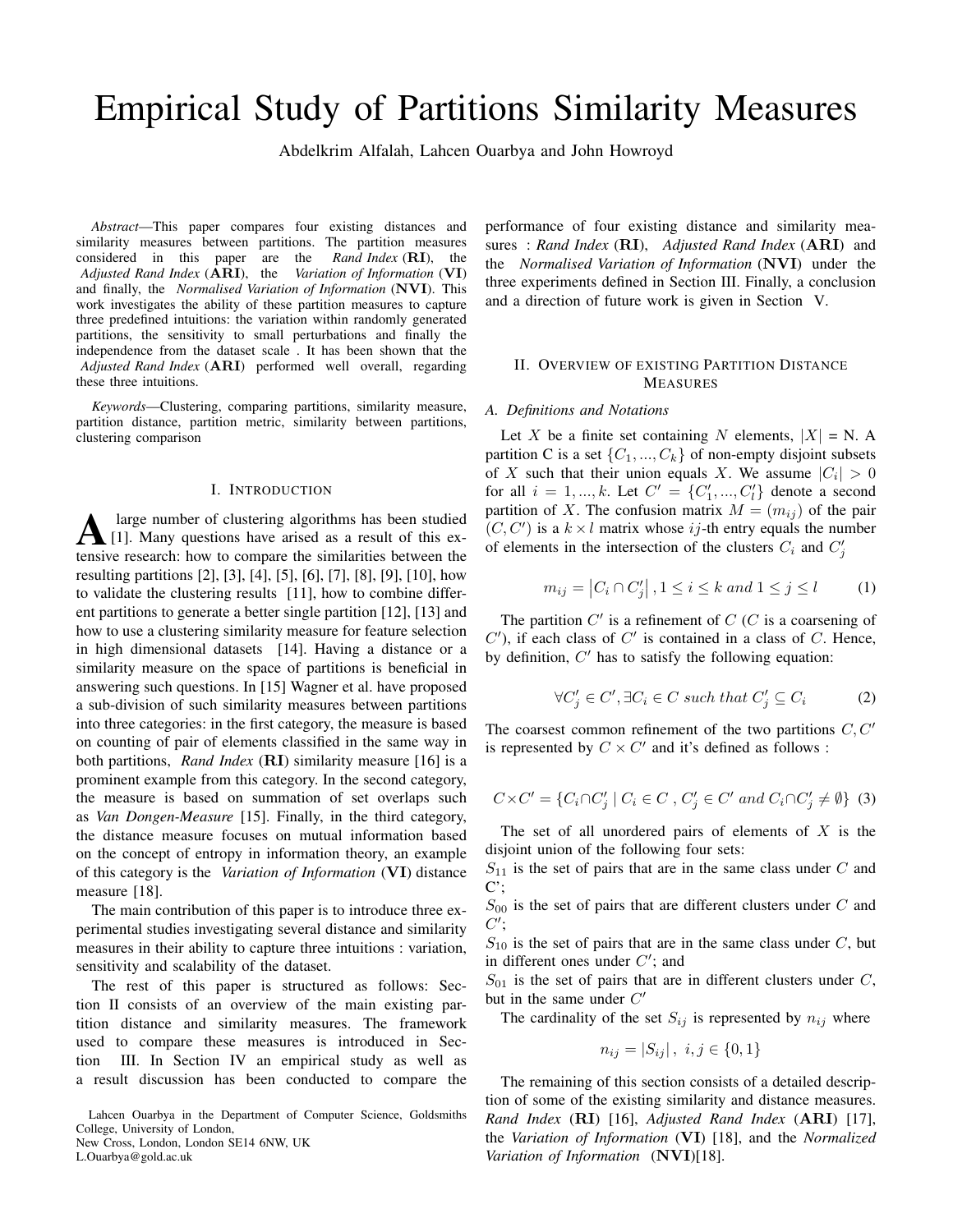#### *B. Rand Index (*RI*)*

In [16] Rand proposed, *Rand Index* (RI), an index of similarity between two partitions, C and C', based on pairs of elements of the set  $X$ , where  $X$  a finite set of all elements. The **RI** similarity measure calculates the fraction of the pairs classified simultaneously in the same class  $(n_{11})$  and those classified in different class under both partitions  $(n_{00})$  to the total number of pairs.

Considering the notations given in Section II-A, the *Rand Index* similarity measure is given as below :

$$
\mathbf{RI}(C, C') = \frac{n_{00} + n_{11}}{n_{11} + n_{10} + n_{01} + n_{00}}
$$
(4)

where  $n_{i,j}$  is defined in SectionII-A

#### *C. Adjusted Rand Index (*ARI*)*

The *Rand Index* (RI) as a similarity measure has some drawbacks: in the case of two randomly generated partitions, its expected value is not constant. To overcome this limitation, Hurbert and Arabie [17] proposed a new similarity index measure, called the *Adjusted Rand Index* (ARI). The ARI similarity index can be computed as follows:

$$
ARI = \frac{\sum_{ij} \binom{n_{ij}}{2} - \left[\sum_{i} \binom{a_i}{2} \sum_{j} \binom{b_j}{2}\right] / \binom{n}{2}}{\frac{1}{2} \left[\sum_{i} \binom{a_i}{2} + \sum_{j} \binom{b_j}{2}\right] - \left[\sum_{i} \binom{a_i}{2} \sum_{j} \binom{b_j}{2}\right] / \binom{n}{2}} \tag{5}
$$

where  $a_i = \sum_j n_{ij}$ ,  $b_j = \sum_i n_{ij}$  and  $n_{i,j}$  is defined above in Section II-A.

#### *D. Variation of Information*

Meila et. al proposed a new measure based on the entropy between two partitions, called *Variation of Information* (VI) [18]. Given two partitions  $C$  and  $C'$  on the element of  $X$ , the VI distance measure between and C and C',  $\mathbf{VI}(C, C')$ , is defined as follow:

[box=]equation  $VI(C, C') = H(C) + H(C') - 2I(C, C')$ Where:

 $H(C)$  represents the marginal entropy, defined as follow :

$$
H(C) = \sum_{i=1}^{k} P(i)log_2 P(i)
$$

with  $P(i)$  being the probability that an element belongs to class  $C_i$ , calculated as:

$$
P(i) = \frac{|C_i|}{n}
$$

The term  $I(C, C')$  represents the mutual information between  $C$  and  $C'$  defined as follows:

$$
I(C, C') = H(C) + H(C') - H(C \times C')
$$
 (6)

Therefore, the mutual information,  $I(C, C')$ , can rewritten as follows:

$$
I(C, C') = \sum_{i=1}^{k} \sum_{j=1}^{l} P(i, j) log_2 \frac{P(i, j)}{P(i)P(j)}
$$
(7)

Where

$$
P(i,j) = \frac{|C_i \cap C'_j|}{n}
$$

is the probability that an element belongs to class  $C_i$  in C and to class  $C'_j$  in  $C'$  is

#### *E. Normalised Variation of Information (*NVI*)*

The *Normalised Variation of Information* (NVI) is a distance measure defined by Free et al. in [12]. Given two partitions  $C$  and  $C'$ , The NVI distance between  $C$  and  $C'$  is defined as follows:

$$
NVI(C, C') = \frac{H(C) + H(C') - 2I(C, C')}{H(C) + H(C')} \tag{8}
$$

By defining *Precision* and *Recall* as follows :

$$
Precision = \frac{I(C, C^{\prime})}{H(C)} \quad and \quad Recall = \frac{I(C, C^{\prime})}{H(C^{\prime})}
$$

 $F_{Measure}$ , defined to be the evenly weighted, harmonic mean of the *Precision* and the *Recall* can be formulated as follows:

$$
F_{Measure}(C, C') = \frac{2}{\frac{1}{Precision} + \frac{1}{Recall}}
$$

$$
= 2 \frac{I(C, C')}{H(C) + H(C')}
$$
(9)

$$
= 1 - 2\mathbf{NVI}(C, C^c)
$$

Therefore,  $\textbf{NVI}(C, C')$  can be written in terms the  $F_{measure}(C, C')$  as follows:

$$
NVI(C, C') = \frac{1 - F_{Measure}(C, C')}{2}
$$
 (10)

#### III. FRAMEWORK OF THE STUDY

We expect a good distance to be less sensitive to small perturbations, more sensitive to large variations and less impacted by the scale of data. Which can be expressed by the following three intuitions

- Does the distance capture the variation in case of randomly generated partitions? This intuition tries to capture either the distance measure uses its range or it takes only few values
- Is the distance sensitive to small perturbations? This intuition tries to capture the stability of the measure to small perturbation within the data
- Is the distance independent of the scale of the dataset? This intuition tries to measure the ability of the distance measure to capture the "shape" of the data independently of the size of the dataset

One of the main objectives of this paper is to investigate how the distance and the similarity measures discussed above perform in capturing these three intuitions.

Three experiments are conducted, to compare the behaviour of several partition indices and distance measures, RI [16] , ARI [17], VI [18] and NVI [12], with respect to the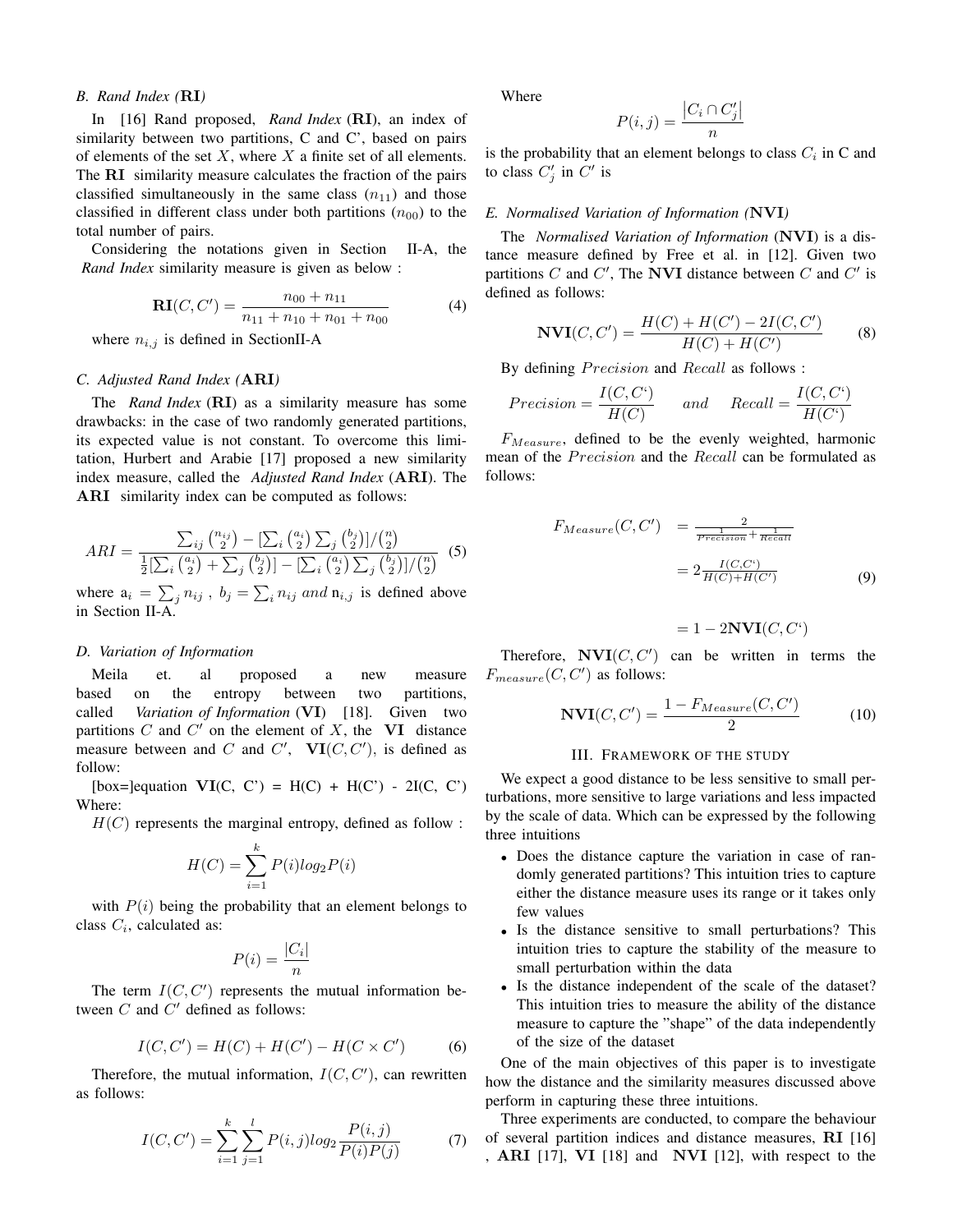predefined intuitions above.

In all the three experiments, the mean value of each of the considered measures in this paper as well as its coefficient of variation (standard deviation over the mean) are calculated. These three experiments are described in details in Section IV.

#### IV. EXPERIMENTAL COMPARATIVE STUDY

In this section a detailed explanation of each of the three experiments discussed in this work is given. The result for each experiment are discussed and the performance of the algorithms:  $\textbf{R}\textbf{I}$  [16],  $\textbf{A}\textbf{R}\textbf{I}$  [17],  $\textbf{V}\textbf{I}$  [18] and  $\textbf{N}\textbf{V}\textbf{I}$  [12] are compared compared against each other.

#### *A. First Experiment - Variation within Randomly Generated Partitions*

The purpose of this first experiment is to compare RI, ARI, VI and NVI in their ability to capture the data dispersion in the case of randomly generated partitions. The experiment was conducted as follows :

- First, two partitions of 10 000 elements were generated, over the same dataset, with the same predefined number of clusters.
- The distance between the two partitions was then calculated using each the distance measure discussed in this paper (RI, ARI, VI and NVI) .
- This process was repeated 30 times. The mean, the standard deviation and the standard deviation over the mean were then calculated for each distance measure.
- This experiment was repeated for each of the following number of clusters: 10, 20, 30, 40, 50, 60, 70, 80, 90, 100, 200, 300, 400, 500, 1000,1500, 2000 and 3000



Fig. 1. The Mean value of each distance for each number of clusters.

Figure 1 shows the calculated mean value of each distance measure with respect to the number of clusters. This figure

shows that RI, which is a similarity index, approaches the value 1 (its upper bound) as the number of clusters increases. This means that the partitions tend to be considered as similar as the number of clusters increases substantially, which is undesirable for two randomly generated partitions. This unexpected behaviour can be explained in Equation 11 where the value  $n_{00}$  (number of pairs different clusters and C and C ′ ) increases and becomes a dominant term:

$$
\mathbf{RI}(C, C') = \frac{n_{00} + n_{11}}{n_{11} + n_{10} + n_{01} + n_{00}} \to \frac{n_{00}}{n_{00}} \to 1 \quad (11)
$$

Unlike in the case of *Rand Index* (RI) where the index approaches the value 1 for large number of clusters, this undesirable behaviour, has been corrected in the case of *Adjusted Rand Index* (ARI). However, as it is shown in Figure 1 the ARI takes negative values, which is not desirable for a similarity measure. Figure 1 also shows that in the case of *Variation of Information* (VI) , the mean value increases with the number of clusters and starts decreasing when the number clusters exceeds 100. However, this initial increase observed in the case of VI has disappeared when *Normalised Variation of Information* (NVI) is used instead.



Fig. 2. The SD/MEAN value of each distance for each number of clusters

Figure 2 shows how the coefficient of variance, standard deviation over the mean, varies with respect to the number of clusters. The Figure shows that the ARI captures better the variation in randomly generated clusters. Whereas, the remaining measures, VI, NVI, and RI are less sensitive to this variation.

#### *B. Second Experiment -Robustness to Small Perturbations*

The main purpose of this experiment is to measure how sensitive is a distance to small perturbations. We expect a good distance to be less sensitive to small perturbations. To achieve small perturbations, the experiment was conducted as follow :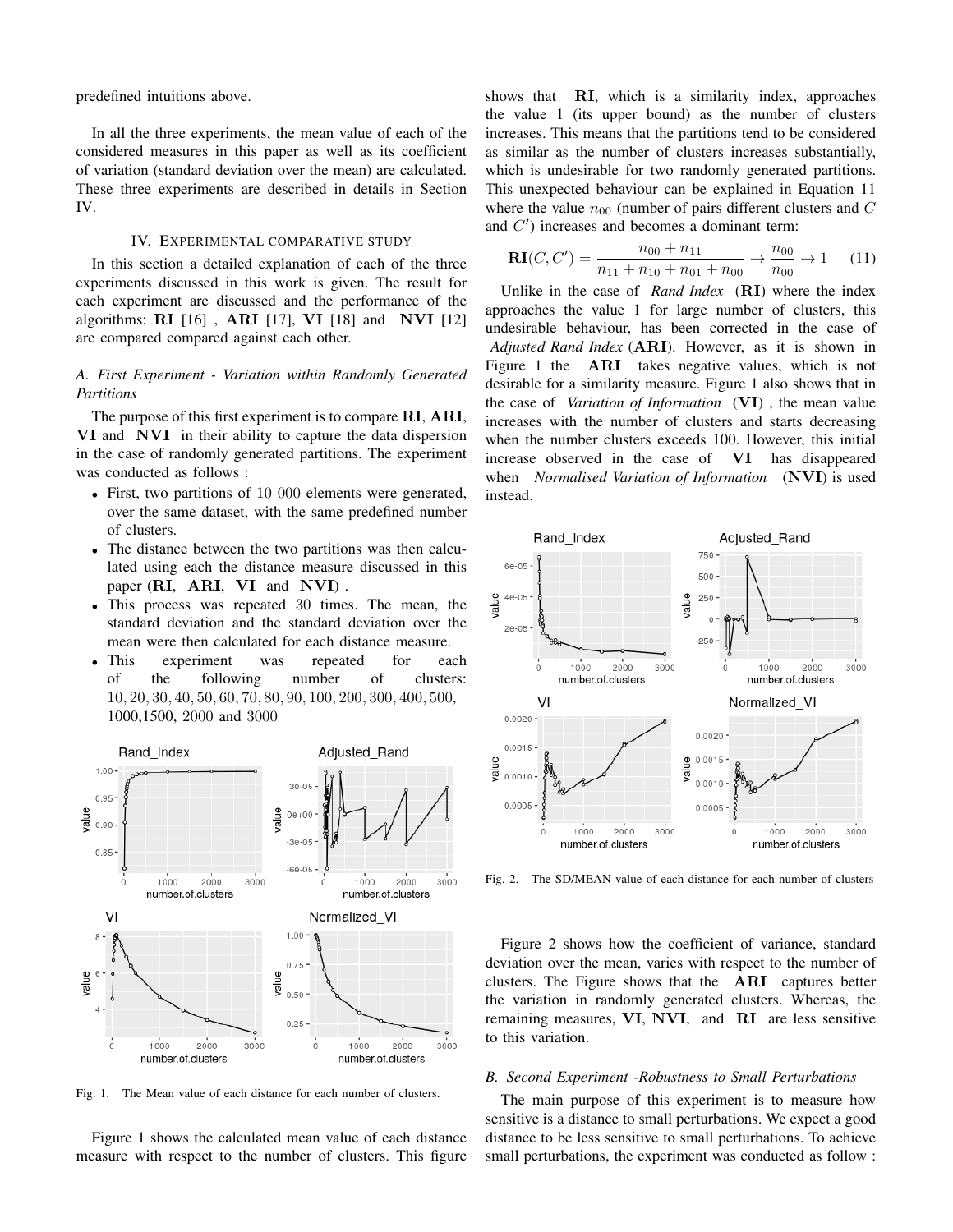- First, one partition of 10 000 elements is generated,
- Then, a new partition is generated from the first partition by re-affecting randomly one data point to a new class.
- The distance between the two partitions is then calculated using each distance measure considered in this paper: RI, ARI, VI and NVI.
- This process is repeated 30 times. The mean, the standard deviation over the mean is then calculated for each distance measure.



Fig. 3. The Mean value of different measures with respect to the number of clusters.

The Figure 3 shows that all the measures discussed in the paper succeeded to capture the closeness of partitions: The mean value of similarity index for both RI and ARI approach the value 1 whereas, the remaining distance measures: NVI, VI approach the value 0, which is expected for a distance measure in the case of close partitions.

Figure 4 shows the variation of the coefficient of variance, standard deviation over the mean, with respect to the number of clusters. This figures shows also that, compared to the other studied measures, the ARI is less sensible to small perturbations. Whereas, the remaining distance measures , VI and NVI are more sensitive to small perturbations within the generated partitions.

#### *C. Third Experiment - Sensitivity to the size of the dataset*

This third experiment focuses on comparing the sensitivity of the VI, RI, ARI and NVI, when the size of the dataset is doubled. In other words, given a dataset, if we consider a pair of partitions and measure their distances and replace in the underlying dataset each element by 2 elements, will the distance between the new generated pair of partitions be different ?



Fig. 4. The SD/MEAN values for different measure with respect to different number of clusters.

This experiment is conducted as follows:

- First, 2 partitions of 10000 elements, are generated randomly with the same number of clusters
- The distance between the 2 partitions are calculated, for all the distance measures considered in this paper
- Then 2 new partitions are generated from the 2 previous partitions by duplicating each element in the dataset
- The distance between the 2 new partitions is then calculated, for all the distance measures considered in this paper
- Then, the mean, standard deviation and standard deviation over the mean of the measured distances are calculated
- The following number of clusters were considered:  $10, 20, 30, 40, 50, 60, 70, 80,$ 90, 100, 200, 300, 400, 500, 1000, 1500, 2000, 3000

We then generate 2 new partitions from the 2 previous partitions by duplicating each element in the dataset and recalculating their distances, using the four partition measures discussed in this paper. The mean, standard deviation and standard deviation over the mean of the measured distances are then calculated. The following number of clusters were considered:

10, 20, 30, 40, 50, 60, 70, 80, 90, 100, 200, 300, 400, 500, 1000, 1500, 2000 and 3000

In Figure 5, the standard deviation over the mean, with respect the number of clusters for each distance measure is shown.

The Figure shows that the VI and NVI are less sensible to the scale of the dataset, whereas ARI, and RI are more sensitive.